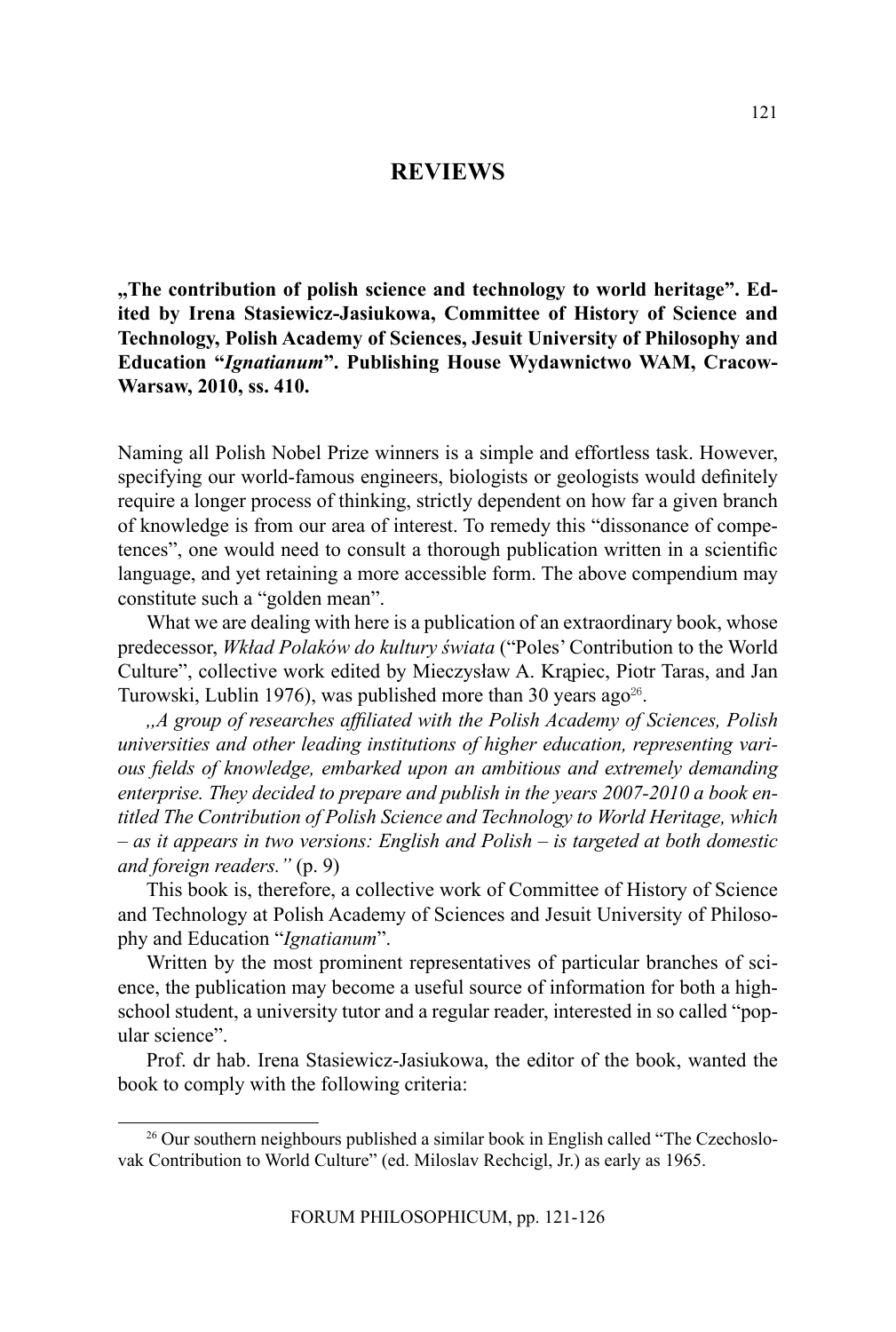### 122 REVIEWS

- each chapter related to a different branch of science was to be written in a way that is understandable to a reader who's not an expert in a particular field;
- the amount of information included in the book is optimal; there are no blatant simplifications or redundant references;
- having found a compromise between megalomania and some complexes, many omissions and false fact related to Poles' contribution to science were verified;
- the decision concerning the achievements and the content of each of the chapters was left entirely for their authors to be made.

Apart from the editor's note and an introduction by prof. dr hab. Stasiewicz-Jasiukowa, the book contains lots of information related to Polish contribution to the world science and technology in areas such as: astronomy, mathematics, physics, chemistry, natural history, medicine, the earth sciences, cartography and mechanical sciences. Moreover, in the field of philosophical, historical and social sciences a number of subdivisions were distinguished, such as philosophy, sociology, theology, law, pedagogy, archaeology, historiography, linguistics and archival science.

As this review is mainly addressed to a humanist-oriented reader, I'll take a liberty of enumerating the full titles of papers which constitute the fourth — and last — chapter of the book:

- "Contribution of Polish Theological Thinking to World Heritage" by ks. bp. prof. dr hab. Andrzej Franciszek Dziuba
- "Polish Contribution to World Philosophy" by ks. prof. zw. dr hab. Roman Darowski SJ
- "Polish Sociology and its Place in the World Science" by prof. dr hab. Włodzimierz Wincławski
- "The Contribution of Polish Jurisprudence to the World's Heritage" by prof. dr hab. Stanisław Salmonowicz
- "The Polish contribution to the Sciences of Education" by prof. dr hab. Kalina Bartnicka and prof. dr hab. Julian Dybiec
- "The Contribution of Polish Historiography to World Heritage" by prof. zw. dr hab. Edward Alfred Mierzwa
- "The UNESCO World Heritage List and the Polish Contribution to World Heritage" by dr Hanna Krajewska, the index compiled by dr Stanisław Cieślak SJ

Philosophers' attention will certainly be attracted by professor Roman Darowski's SJ essay entitled "Polish Contribution to World Philosophy", in which the author decided to face the challenge of reviewing the most significant achievements of Polish philosophy, particularly those that influenced philosophical thinking all over the world.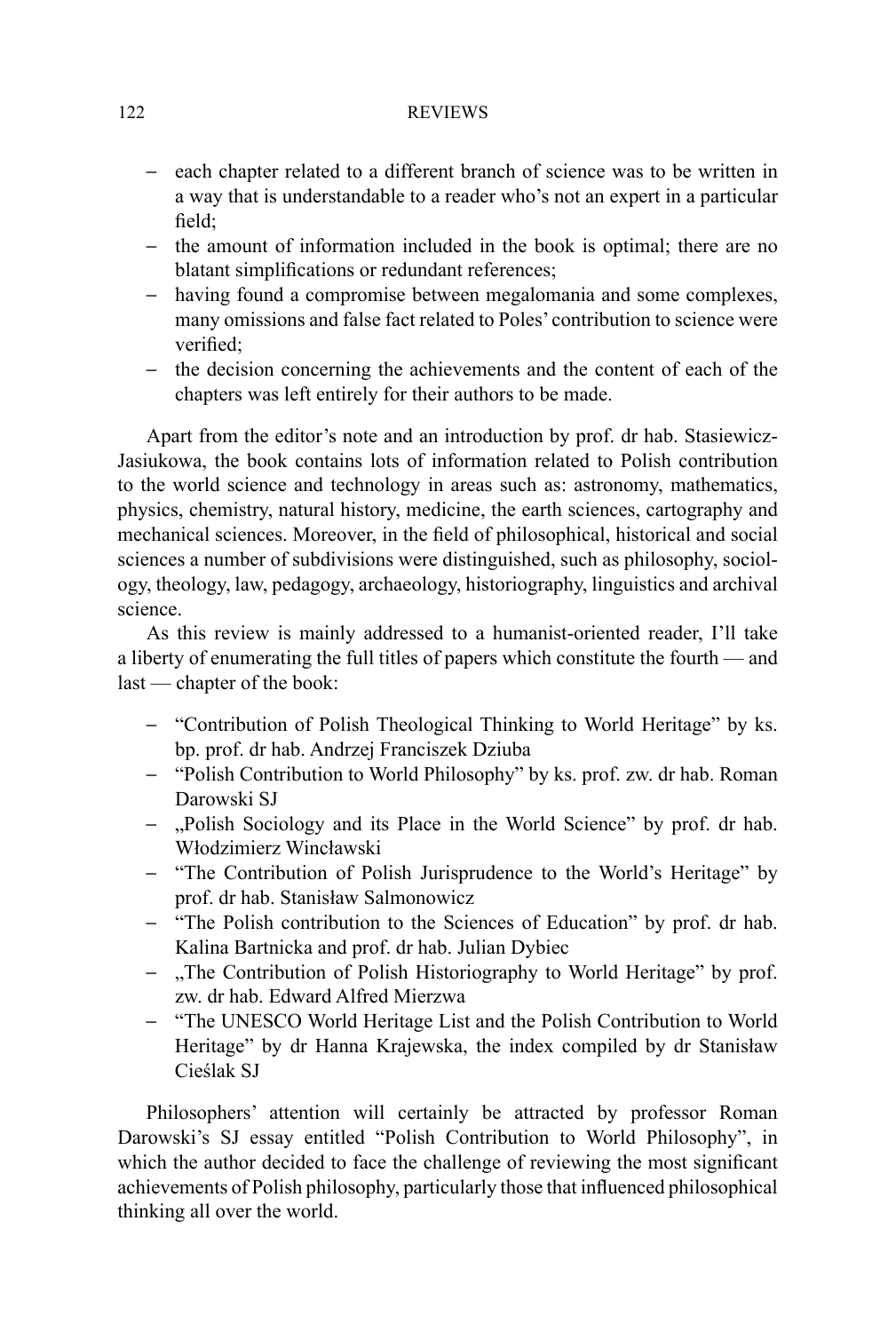#### REVIEWS 123

His main criteria were as follows: the novelty and originality of ideas, the impact which a given philosopher had on people of that time, the existence of Polish-language foreign publications, as well as those published in Poland, but written in a foreign language (i.e. translations), referring to certain authors and their works, long-lasting educational activity at influential institutions, especially abroad, the extent to which a given work was popular abroad, especially those which seemed to take a big step forward at that time, even if there were hardly known outside Poland (p. 255).

Basing on more generally described features of Polish philosophy as such, the author concludes by claiming that " $(...)$  the level of Polish philosophy – as elsewhere – has been and is varied, is justified. Taking into consideration its finest achievements, it is not inferior to Western philosophy." (p. 282). Referring to the "philosophical movement" in Poland and basing on statistical data responsible for the "institutional" image of Polish philosophy, Darowski deliberately brings up the question that was asked by the authors of "Informator filozofii polskiej" (Kraków 2004): "(…)one could say that from an institutional perspective and from a publishing perspective, we have what we need. Do we have what we need from an intellectual perspective?" (p. 283).

The title of Darowski's essay's last chapter, "How to improve the condition of Polish philosophy", seems to answer the very question. According to the author, the solution depends on the implementation of the following six ideas:

- giving priority to *philosophy*; by limiting studies of the history of philosophy, thereby promoting authentic philosophy;
- improving the quality of the practice of philosophy;
- ensuring proper philosophical education, taking care of the philosophical movement in Poland; hence the proposal to teach the propaedeutics of philosophy at the high school level;
- publishing to a wider degree in congressional languages (individually and institutionally) and ensuring an international exchange of publications; 10 Polish periodicals already appear in foreign languages, mainly in English;
- studying and appreciating Polish philosophy;
- compiling the publication *History of Polish Philosophy* in order to popularize a better knowledge of Polish philosophy abroad. (p. 283)

It's a pity that the author fails to comment on each of these factors: while all would applaud to the idea of improving the quality of philosophy, the means of implementing this postulate might be understood in a variety of ways.

Undoubtedly, if Darowski wanted to reach some form of completeness (if such a thing exists, when one takes into consideration the nature of this type of publication) in his 31-page article, the essay should be supplemented or expanded. Still, given the limits imposed on the authors appearing in the book, the essay constitutes a coherent work. Darowski himself explains that the article is just a starting point to a much bigger publication, perhaps a book. Various comments